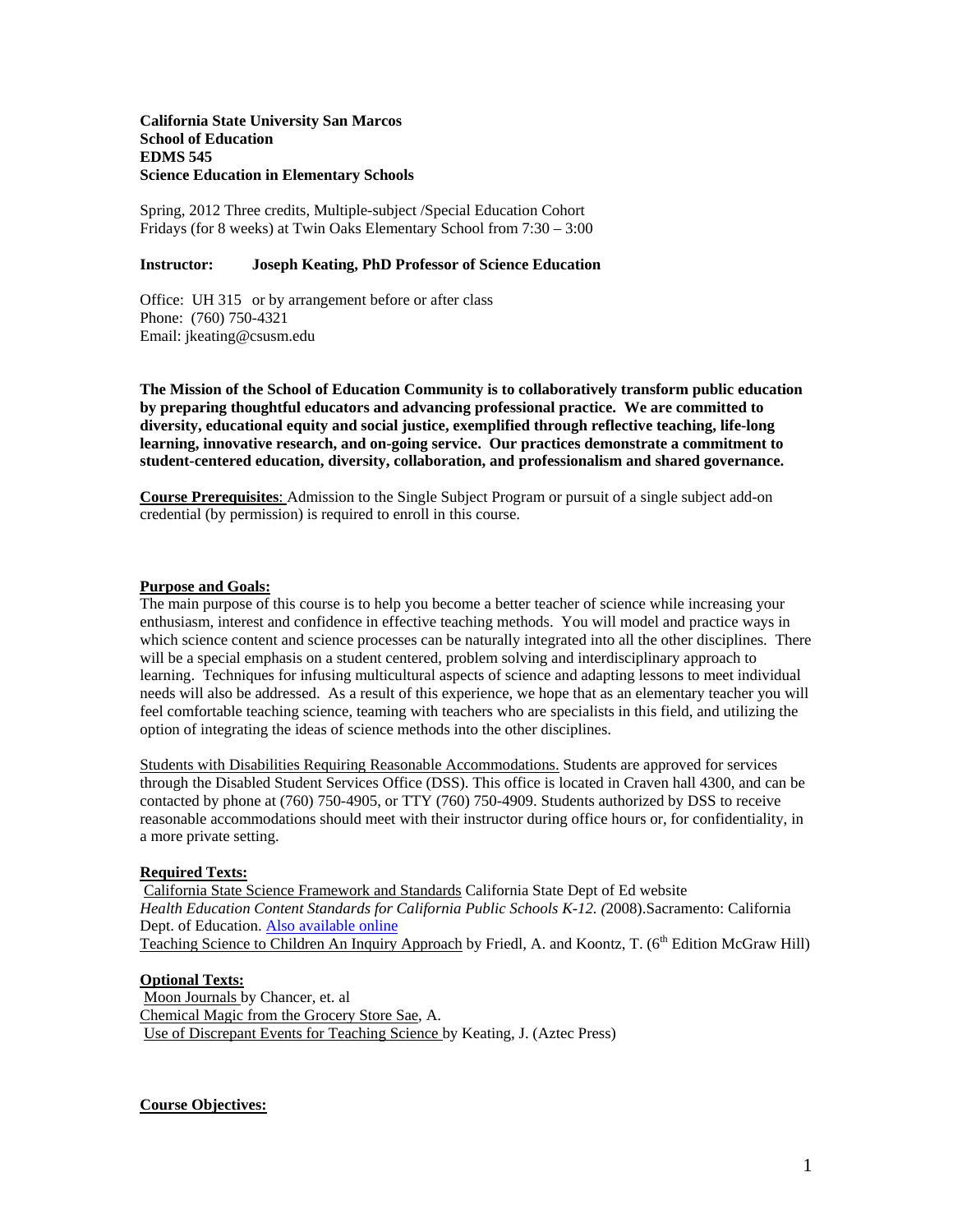On completion of this course, students will be able to demonstrate the following:

- 1. Knowledge on strategies to integrate the California Framework and Standards into science;
- 2. Understanding strategies to integrate inquiry based science into all areas of the curriculum;

3. Awareness of the multitude of community resources available to teachers and the ways in which these resources can be used to strengthen the science program;

4. The ability to write science lesson plans and implement them into an interdisciplinary integrated unit that has an appropriate grade-level course of content;

5. The ability to design curricula, which reflect a variety of instructional strategies and develop children's higher-level thinking skills;

6. An understanding and appreciation for the dynamic nature of the processes of science

- 7. Inclusion of all children in science instruction
- 8. Strong general understanding of science and health content knowledge

#### **Grading Policy:**

Final grades for EDMS 545 will be computed as a % of total points earned

 $A = 94 A = 90-93\%$  $B = 84-89%$  $B = 80-83$  $C+= 77-79$ (Anything less than a C+ does not count toward a California Teaching Credential)

#### **SOE Attendance Policy**

 instructors may adopt more stringent attendance requirements. Should the student have extenuating Due to the dynamic and interactive nature of courses in the School of Education, all students are expected to attend all classes and participate actively. At a minimum, students must attend more than 80% of class time, or s/he **may not receive a passing grade** for the course at the discretion of the instructor. Individual circumstances, s/he should contact the instructor as soon as possible.

 Attendance will be taken and class will start on time. Both attendance and punctuality are essential to **Personal Comments about Attendance:** Prompt and consistent attendance is vital to success in this class. completing all work satisfactorily. Only 50% of the potential value for an assignment can be credited as makeup for an assignment that is due and reviewed in a class that was not attended by the student. Two absences (in this case one full day of class =two class equivalents) in one semester can result in a minimum of one grade lower; three absences can result in a non-passing grade (unless there are extenuating circumstances). Late arrivals will be penalized at the discretion of the instructor.

# **California Teacher Performance Assessment (CalTPA)**

Beginning July 1, 2008 all California credential candidates must successfully complete a stateapproved system of teacher performance assessment (TPA), to be embedded in the credential program of preparation. At CSUSM this assessment system is called the CalTPA or the TPA for short.

success on the assessment. To assist your successful completion of the TPA a series of informational seminars are offered over the course of the program. TPA related questions and logistical concerns are to be addressed during the seminars. Your attendance to TPA seminars will greatly contribute to your

Additionally, SOE classes use common pedagogical language, lesson plans (lesson designs), and unit plans (unit designs) in order to support and ensure your success on the TPA and more importantly in your credential program.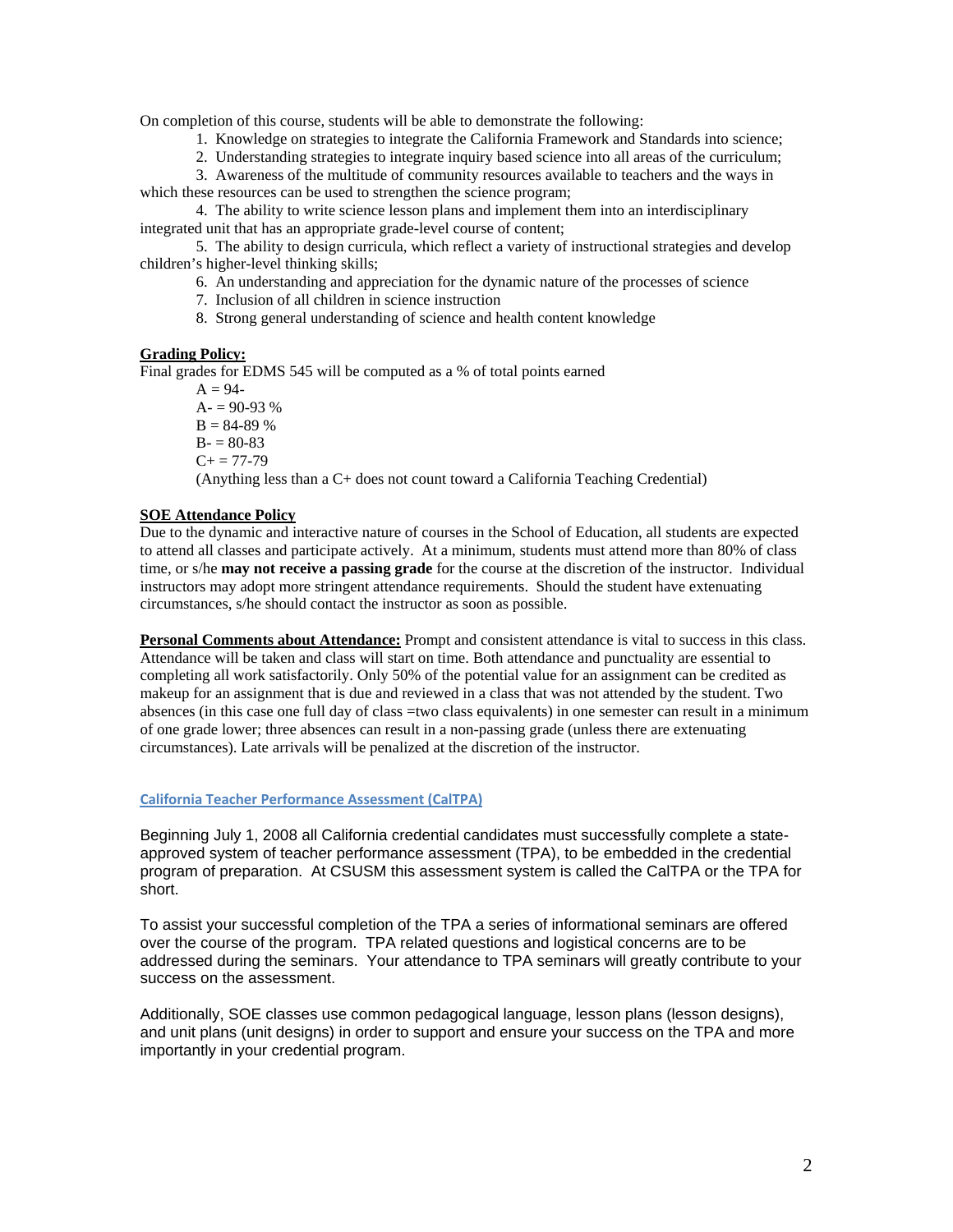The CalTPA Candidate Handbook, TPA seminar schedule, and other TPA support materials can be found on the SOE website provided at the website provided: http://www.csusm.edu/education/CalTPA/ProgramMaterialsTPA.html

# **Authorization to Teach English Learners**

 *(Approved by CCTC in SB 2042 Program Standards, August 02)*  This credential program has been specifically designed to prepare teachers for the diversity of languages often encountered in California public school classrooms. The authorization to teach English learners is met through the infusion of content and experiences within the credential program, as well as additional coursework. Students successfully completing this program receive a credential with authorization to teach English learners. *(Approved by CCTC in SB 2042 Program Standards, August 02)* 

# **Students with Disabilities Requiring Reasonable Accommodations**

Students with disabilities who require reasonable accommodations must be approved for services by providing appropriate and recent documentation to the Office of Disable Student Services (DSS). This office is located in Craven Hall 4300, and can be contacted by phone at (760) 750-4905, or TTY (760) 750 4909. Students authorized by DSS to receive reasonable accommodations should meet with their instructor during office hours or, in order to ensure confidentiality, in a more private setting.

 **All University Writing Requirement:** A minimum of 2500 words of writing assignments per semester is required. This will be fulfilled through a variety of ways in this course such as: reading logs, action research reports, field trip curriculum plans, discrepant event curriculum plans and independent study reports.

# **CSUSM Academic Honesty Policy**

 original sources. Any quoted material should give credit to the source and be punctuated with quotation "Students will be expected to adhere to standards of academic honesty and integrity, as outlined in the Student Academic Honesty Policy. All written work and oral presentation assignments must be original work. All ideas/materials that are borrowed from other sources must have appropriate references to the marks.

Students are responsible for honest completion of their work including examinations. There will be no tolerance for infractions. If you believe there has been an infraction by someone in the class, please bring it to the instructor's attention. The instructor reserves the right to discipline any student for academic dishonesty in accordance with the general rules and regulations of the university. Disciplinary action may include the lowering of grades and/or the assignment of a failing grade for an exam, assignment, or the class as a whole."

Incidents of Academic Dishonesty will be reported to the Dean of Students. Sanctions at the University level may include suspension or expulsion from the University.

# **Plagiarism:**

As an educator, it is expected that each student will do his/her own work, and contribute equally to group projects and processes. Plagiarism or cheating is unacceptable under any circumstances. If you are in doubt about whether your work is paraphrased or plagiarized see the Plagiarism Prevention for Students website http://library.csusm.edu/plagiarism/index.html. If there are questions about academic honesty, please consult the University catalog.

 **Course Requirements***: See Description of Assignments pp.6‐16*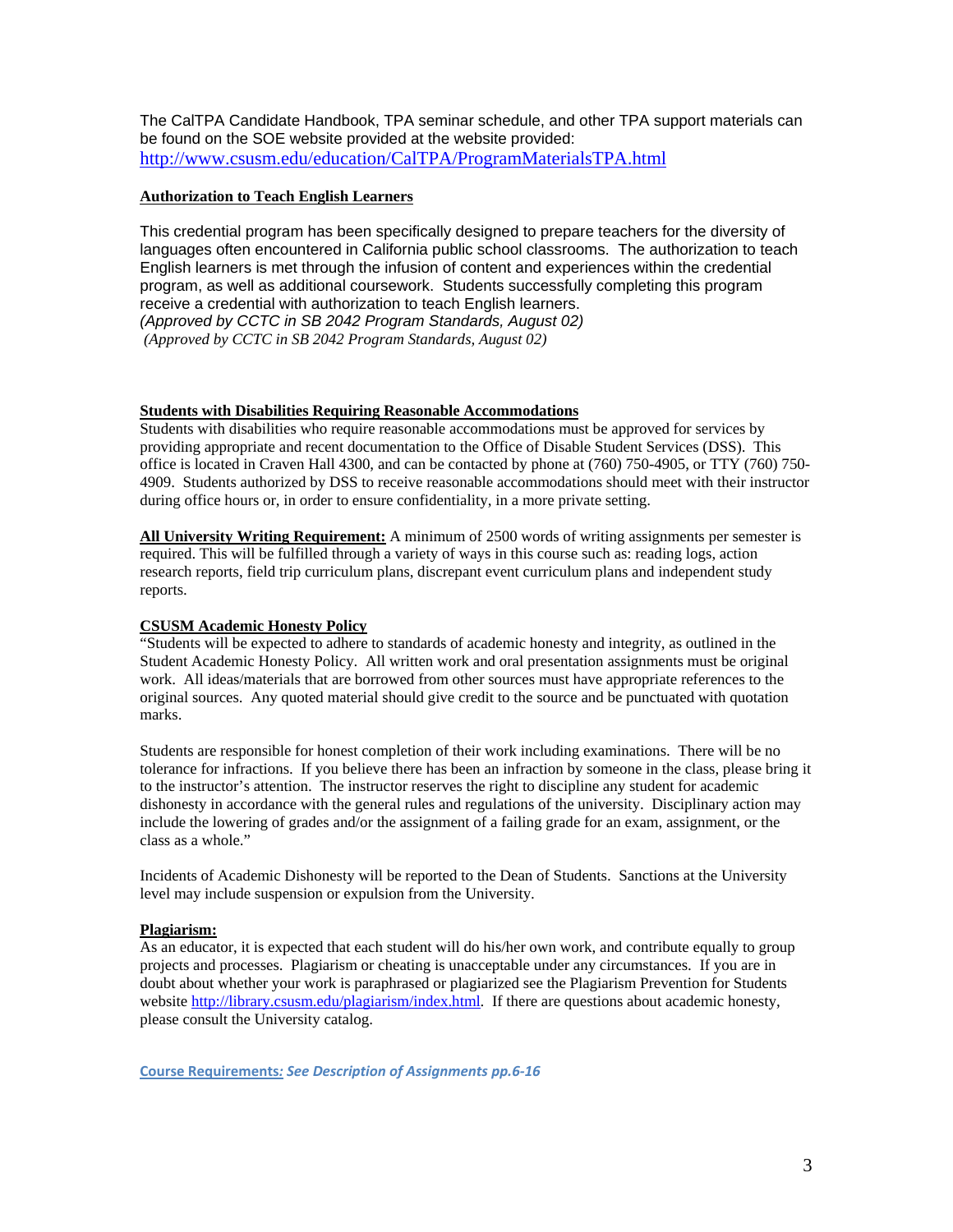### **COURSE TIMELINE**

#### **Class #1 January 27 (Friday)**

- Intro to Science Frameworks/ Standards, Moon Journals, Topics in Text.  $1/27$  Read syllabus prior to attending class (what questions do you have??). How were you taught? /Intro to Syllabus, assign directors (see attached addendum) Field Trip /Intro to Discrepant events/ Teacher Dispositions (Pre-self assess) (Assignment #5)
- 1/27 What are the elements of inquiry as used in the Discrepant Event model? (Bouncing Balls) The Nature of Science and the Scientific Method/Learning Cycle (Loonie Goonies)

# **Next time:**

- 1) In the California Frameworks Read Ch. 1 and 2 and your assigned Section of the Standards by grade level
- share this with your grade level group and prepare a presentation (time given in class) per description . (note addition of Health standard in 1d 2) Write out standards exercise (1a, b). See syllabus Descriptions of Assignment # 1 a, b, c and d. Be prepared to
- 3) Read TSC Introductory Ch 1 and 2 (notes and any questions) and Choose one Ch 4- 6 to produce one graphic organizer and or teaching outline to share with colleagues (see Assignment #9)

#### **Class #2 February 3 (Friday)**

- 2/3 Must have syllabus (General Questions) 30 minutes of team working time for Team FW presentations (#1a,b, c, d)
- Signups for various projects (DE/Moon Journals/Chapter Readings 2/3 Video on Discrepant Event/ Inquiry Learning 2/3 Video on Discrepant Event/ Inquiry Learning Student discrepant events X3 (Assignment #2A/B) General Discussion of Text Ch. 1-2 and Share graphic organizers (Ch 4-6) (Assignment #9)

#### **Next Time:**

 2) Discrepant Events x3 (per schedule) 1) Choose one from TSC Ch 7-10 (Graphic Organizer and outline)

### **Class #3 February 10 (Friday)**

 $2/10$ Student discrepant events  $x3$  (Assignment #2A/B) Share Graphic Organizers Ch 7-10

(Team building) **2/10** Introductions to Inquiry Based Problem Solving Model (OM Program) (Assignment # 8 B-D) "Superlinks" (Individual Problem Solving) "Verbal/Non-Verbal" "Invention Convention" (Applied Science)

#### **Next Time:**

1) Choose one from TSC Ch 11--13 (Graphic Organizer)

2) Discrepant Events (per schedule)

# **Class #4 February 17 (Friday)**

- **2/17** Student discrepant events X 3 (Assignment #2A/B) Share Graphic Organizer Ch 11-13
- 2/17 Maps and Compass (Interdisciplinary/Visual Curriculum) (Assignment # 6) Open ended vs. Closed Ended Scientific. Experiments (in class hands-on activity Assignment #8 A).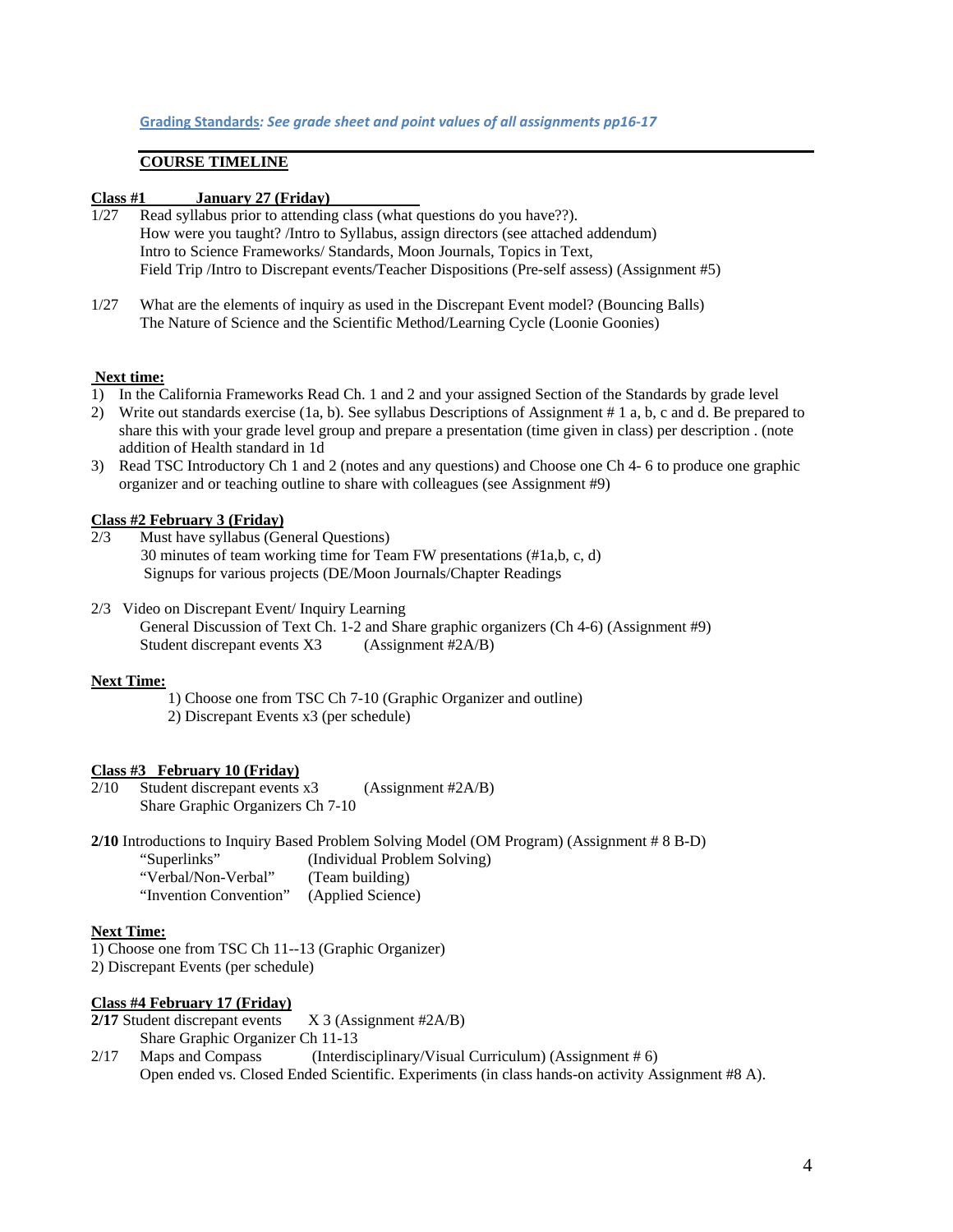# **Next Time:**

- handout) before class (part of Assignment #8 D) 1) Share Invention Convention Inquiry Model: In teams develop an invention with associated activities (per
- 2) Sparks Probeware team designed experiment (Assignment #8 E)
- **3)** Choose one from TSC Ch 14-17 (Graphic Organizer)
- 4) Discrepant Events (per schedule)

# **Class #5 February 24 (Friday)**

 **2/24** Sparks Probeware open-ended experiment (each teams shares finding (Assignment #8) Share Graphic Organizers Ch 14-17

 **2/24** Invention Convention Presentations in Teams (Assignment #8)

# **Next Time:**

- 1) Assign Inclusive Science Presentations (In teams)
- 2) Choose one from TSC Ch 18-21 (Graphic Organizer)
- 3) Moon Journal Gallery Walk /presentations (about ½)

# **Class #6 March 2 Friday**

- 3/2 1) Share Graphic Organizers from TSC Ch 18-21
	- 2) Discrepant Events (per schedule)(Assignment #2A/B)
- Moon Journal Gallery Walk /presentations (about ½) 3/2 Inclusion Science Presentations (Assignment # 4)

# **Next Time:**

1) Field Trip WAP (details)

2) Moon Journal Gallery Walk /presentations (about ½) (Class #8)

# **Class #7 March 9 Friday**

3/9 Using Field Trips in Science (WAP Field Trip) (Assignment # 7) Meet at 8:45

# **Next Time:**

- Gallery Walk (about  $\frac{1}{2}$ ) 1) Moon Journal Presentation and
- 2) Discrepant Event Quiz (Assignment #2 C)
- 3) Discrepant Event edited video (Movie Camp Model)
- 4) Student Dispositions final self-evaluation
- 5) Instructor evaluations

# **Class #8 March 16 Friday**

- 1) Moon Journal Presentations (Assignment # 3 A/B)
- 2) Student Dispositions final self-evaluation (Assignment #5)
- 3) Discrepant Event Quiz (Assignment #2 C)
- 4) Instructor Evaluations
- 5) Discrepant Event edited video (Movie Camp Model)

#### **Description of Science Methods Assignments**

 information and clarification will be given in class). Each prompt will be scored using a rubric that uses a The following are assignment prompts that represents the Spirit of the Assignment (addition likert scale: no response (0) to exceptional (maximum possible points for that assignment). Due dates are on the timeline.

The criteria for grading are:

- Fully addressing the prompt.
- Clear, coherent professional writing. You must demonstrate good understanding and appropriate interpretation of the topic.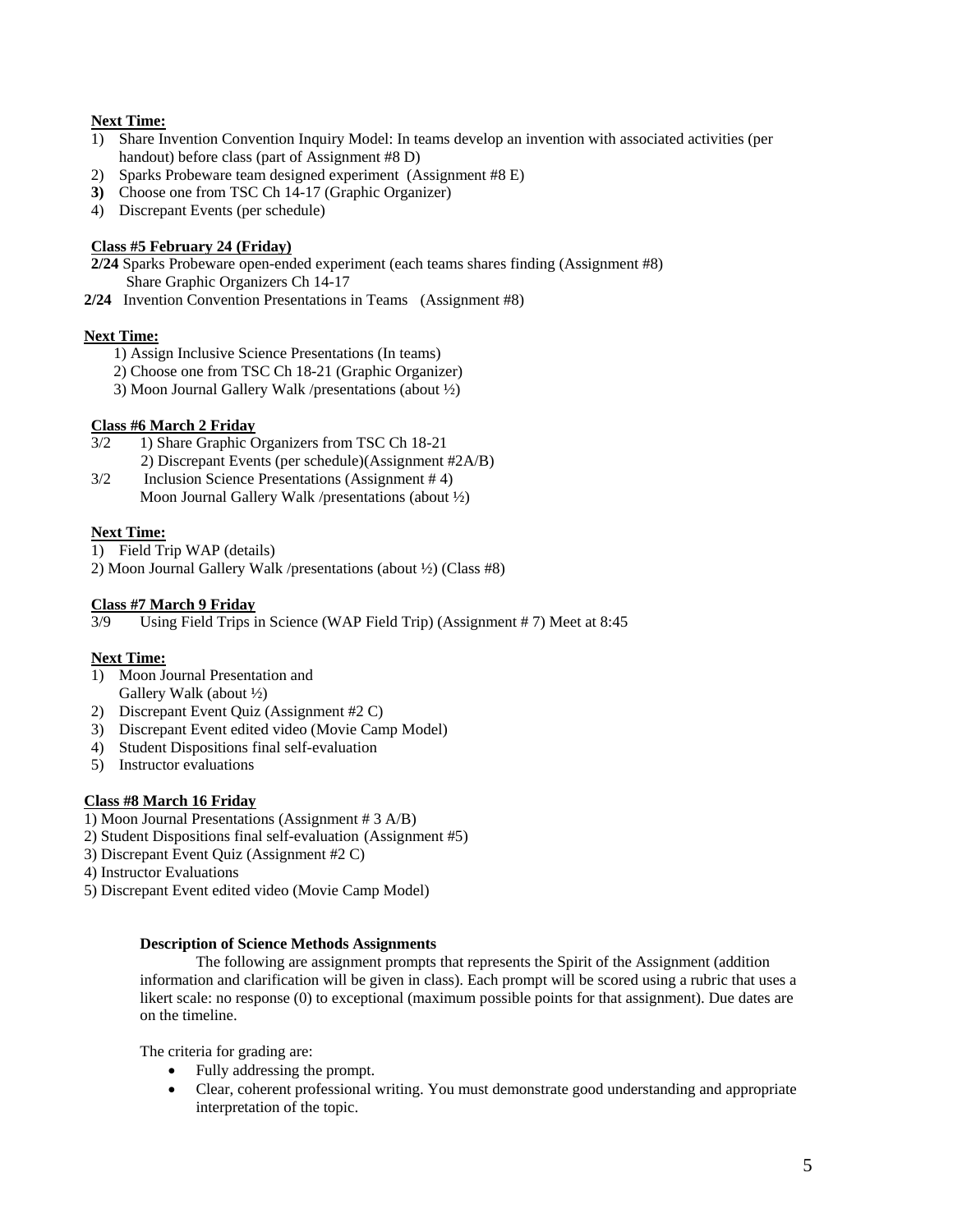• Correct spelling and grammar on final drafts.

# **Assignment 1 – California Science Framework and Standards**

 Spirit of the assignment: to read a portion of the California Science Framework and the Standard for a particular grade. You will write your individual response to the readings. Then you will work with your grade level team to prepare and do a presentation to the class. It's important that you do the reading and the write-ups BEFORE you meet with your team.

# 1a. Framework summary response **I** 10 points

- Read the first part of the California Science Framework, up to page 20. This includes Board Policy, the Introduction and Chapters One and Two.
- Think about the reading holistically.
- Write about a page, in your own words, that answers these questions: What do you think are the most important ideas addressed in the reading? Were there any ideas in the reading which were very new to you, or which disagreed with something you thought?

## 1b. Grade level Science standard response I 10 points

- team). Come up with a brief description of an activity that children in that grade can do that also addresses one of the Investigation and Experimentation standards for the grade. One of many great Read through all the standards for your assigned grade level. Using the standards for your chosen grade (K-6), pick a line item from physical science, or life science, or earth science (jigsaw so that each science content area (biology, chemistry/physics and earth science) is covered within the reputable new resources that you might use is the following web site which includes award winning lessons that apply the standards in this way and also use technology: http://www.nsta.org/publications/interactive/laptop/grade.htm
- activity. The whole thing should be about a page You should end up with four sections, each of which includes a content line (physical, life, or earth science), an Investigation and Experimentation line, and a one or two sentence description of an activity that combines the two describe a simple formative or summative assessment for that
- See example next page.

#### 1c. **1c. Grade level Health Education standards response**

# **Grade level Health Education Content Standards Response (I) – 5 points**

 The Health Education Content Standards for California Public Schools are categorized into 8 Health Content Standards: Essential Health Concepts; Analyzing Health Influences; Assessing Valid Content Standards: Essential Health Concepts; Analyzing Health Influences; Assessing Valid Health Info; Interpersonal Communication; Decision Making; Goal Setting; Practicing Health Alcohol, Tobacco, and Other Drugs; Mental, Emotional, and Social Health; and Personal and Community Health. Enhancing Behaviors; and Health Promotion. These 8 content standards are included in 6 Health Content Areas: Nutrition and Physical Activity; Growth, Development & Sexual Health; Injury Prevention and Safety;

For the same grade level assigned to you for Task I B, you will select one Health Content Standard under one of the Health Content Areas and write an activity that students in that grade level can do.

#### 1d. Team preparation and presentation T 5 points **You will be given 30-40 minutes of class time to work with your team.**

- Get together with your team (arranged by grade level K-6). Look at the activities that everyone wrote up for Assignment 2b. Choose one.
- As a team, write up a lesson plan for the activity (with objectives, assessment, a brief description of the activity and any modifications for challenged students}. Put it on chart paper or an overhead transparency so it can be easily presented to the class. Make sure you quote the line from the standard on which your lesson plan is based.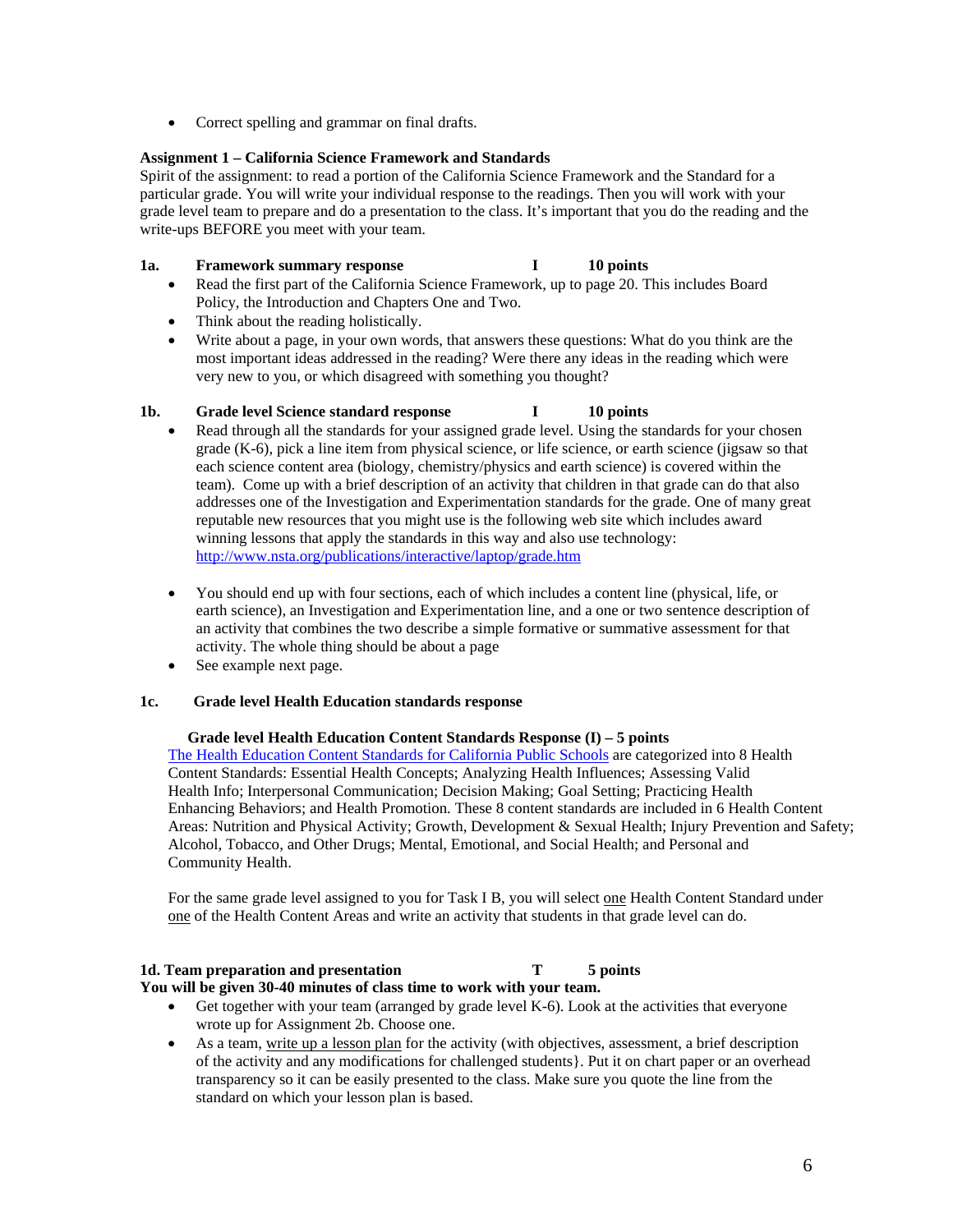- experimentation in that grade. As a team, come up with a brief overview of the Science Standards for your grade. Don't try to give us every single line of the standard. Summarize it in such a way that we see generally what students are supposed to learn in physical, earth, and life science and in investigation and
- In 8 minutes or less, present your lesson plan and standards choices. Be prepared to explain why your lesson plan represents really good science for students.
- Your grade for this assignment will be based on the content and quality of your presentation, and on the level of collaboration of the group.

#### **Sample responses to Assignment 1b.**

Grade Four

## **Physical Science**

1.b. Students know how to build a simple compass and use it to detect magnetic effects, including the Earth's magnetic field

## Investigation and Experimentation

6.f Follow a set of written instructions for a scientific investigation.

#### Activity

 Following directions from the Internet, the students will work in partner pairs to build compasses, using paper cups, thread, a needle and a magnet. They will observe and record the action of the compass indoors and outdoors, and in proximity to various objects.

Assessment (summative): The student will be able to draw and explain how s/he built the compass and how it used and applied (a rubric will be used to assess the level of understanding.

#### **Life Science**

2.c. Students know decomposers, including many fungi, insects, and microorganisms, recycle matter from dead plants and animals.

Investigation and Experimentation

6.c. Formulate and justify predictions based on cause-and-effect relationships.

#### Activity

The students will predict the growth of mold on bread that has no preservatives. They will observe and record the progress of the mold in various circumstances (if the bread is left in the open air, if the bread is in a closed sandwich bag, etc.)

Assessment (Summative): The student can construct a simple data table to illustrate the progress of growth and offer explanations for their findings comparing the different variables of growth (or inhibition)

# **Earth Science**

 5.c. Students know moving water erodes landforms, reshaping the land by taking it away from some places and depositing it as pebbles, sand, silt, and mud in other places (weathering, transport, and deposition).

# Investigation and Experimentation

6.b. Measure and estimate the weight, length, or volume of objects.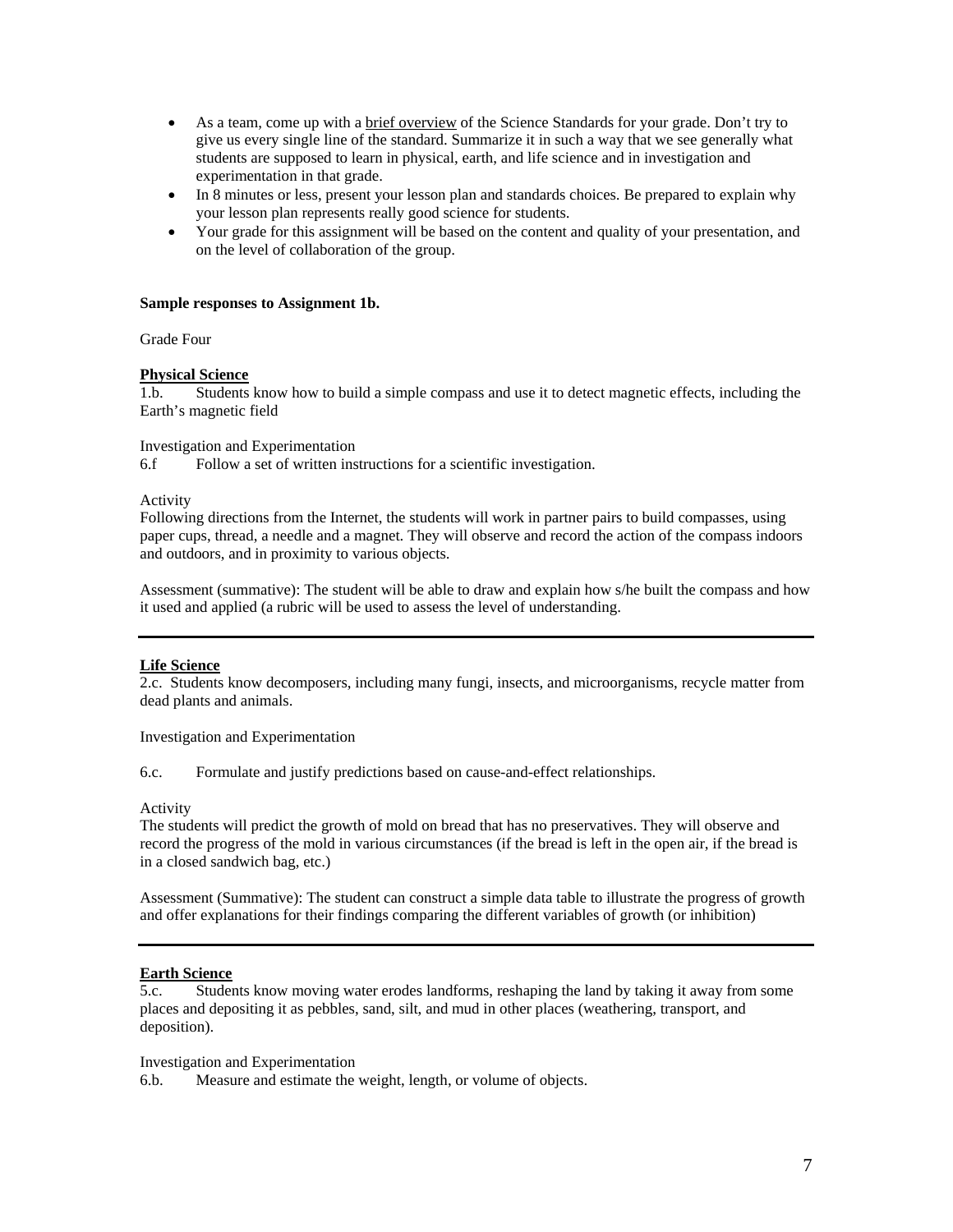# Activity

In groups of four, students will create landforms (using common dirt) on cookie sheets. They will add measured amounts of water to their landforms, and will collect and measure the dirt that runs off.

Assessment (Formative): The students will form hypothesis to predict the effect of differing amounts of water on their specific landforms.

#### **Health Content Area**: Nutrition and Physical Activity

Health Content Standard 1.8.N - Identify ways to increase and monitor physical activity*.* 

#### Activity

In pairs, students will take turns in a jump rope activity. Starting with 5 jumps and increasing the jumps by 5, they will observe and record the maximum number of jumps that their partner can comfortably complete.

Assessment (Formative) Each student will first predict the maximum number of jumps that s/he can comfortably complete and then, in their science journals, identify factors that may influence their performance on the task.

# **Assignment 2 – Discrepant Event**

Spirit of the Assignment: to develop and teach a particular kind of a science inquiry lesson that teaches both science thought processes and science content. You will practice your discrepant event on at least one school-age child and reflect on the child's responses and what they indicate about how much he/she understood. Working by yourself or with a partner you will actually present your discrepant event to the class and give a copy of the lesson plan to each class member. After all the discrepant events have been presented, you will take a quiz to demonstrate that you personally learned the important science concepts that were presented.

# **2a. Discrepant Event Lesson Plan and Presentation T 15 points**

- Working in a team or two, find a discrepant event associated with one of the reading topics you will do in the textbook (Friedl). You can get one from the Text (Friedl) or Discrepant Events, by Keating, or go to a bookstore or the children's section of the library and look for books on Science Tricks, or Science Magic.
- Get together the materials needed for the discrepant event.
- Practice doing the event.
- Make sure you understand the science behind the event. If you got it from an Internet website, there may be background info on the site. Another good place to look: the children's section of the public library. Find children's books on the topic in addition to or even preferably to books for adults. The children's books will explain things simply and will use the appropriate vocabulary for you to use with your students. Remember, you don't have to have a college-level understanding of the topic, just have good, accurate information at your students' level.
- Do your discrepant event with at least one school-age child or a classroom group and take careful notes on the child's responses. (This ties in with Assignment 3b.)
- Fill in the discrepant event cover sheet, including the two questions.
- On your assigned day, bring in your materials and equipment and do your discrepant event for/with the class. **You are limited to 15 minutes presentation time.**
- After presenting your event, give each member of the class a copy of the lesson plan.
- Turn in your lesson plan, the cover sheet and your individual journal.

#### **2b. Discrepant event journal I 10 points**

 about how it went. (You may realize that your event needs to be modified before you do it with After you have done your discrepant event with a child or children, look at your notes and think the class.)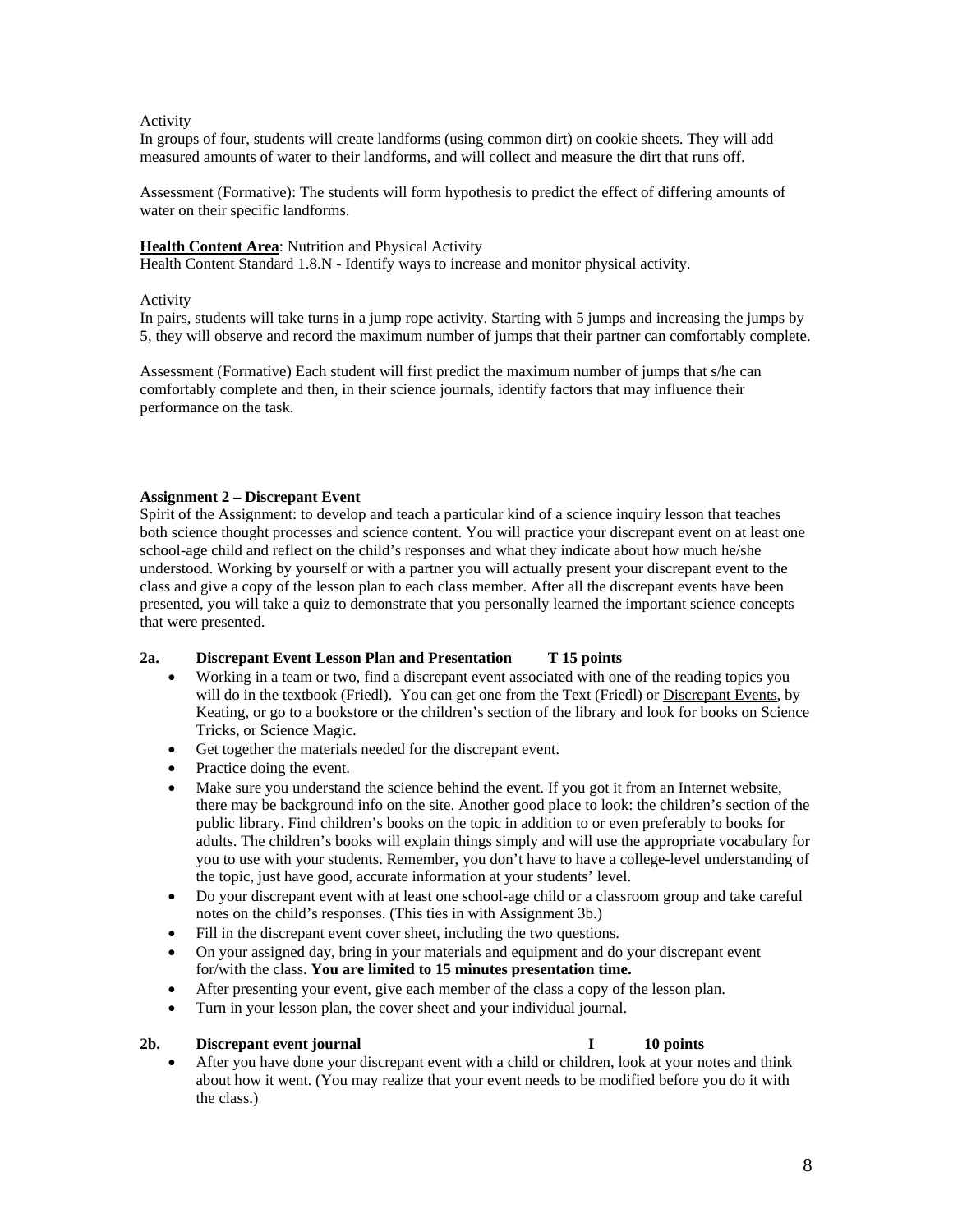- Write a description of what happened, with special attention to what the child said and did. understand what was happening? Why or why not? Analyze the child's response: what portions of the event, and to what extent, did the child
- 2c **Edited video of DE presentation during tutoring session (Movie Camp Model) 15 pts.** 
	- After having completed the DE in class use one of the tutoring sessions to video tape the DE. Using editing tools (I-Movie etc.) produce a 3-5 minute video with titles, music, transitions etc. that could be used as a teaching model. Make sure both of your team members have opportunities to film and edit the DE.

# 2d. Discrepant event quiz **I** 20 points

 After all discrepant events have been presented in class; a quiz will be given on the content of the events. Dr. Joe Keating will design the quiz based on the questions submitted by each partner pair on their Discrepant Event Cover Sheet. *This quiz will be open notebook, but not open handout. That means you should take careful notes during each discrepant event presentation.* 

# **Assignment 3 – Observation/art/writing**

 The spirit of this assignment is for you to observe something using all your senses, then use what you have observed to do writing and an art activity from the book Moon Journals. You can use any kind of an experience for this: a walk on the beach, playing basketball, bathing a baby. Immediate experience is very DO IT FROM MEMORY. important, so even it's something you've done many times before, do it again for this assignment. DON'T

# 3a.

- Sign up for a particular day, from 1 to 28 in the Moon Journals book. Look at the Art Invitation and the Writing Invitation for your particular day. If you didn't buy the book, borrow it from the Moon Journals director or use one of the copies and copy the relevant pages.
- natural event and take notes. You will need at least three specific details for each sense. Your notes can be in any format, and can be handwritten, as long as they are legible. If there is one Observation is a critical part of science and teaching science to children. To that end observe a sense that can't be used for your observation, give the reason why.) You will turn in your notes.

# **3b. Art and Writing Integrated into Science I 15 points**

- day. Apply and connect them to your observation for assignment 5a. As creatively as you can. If either the writing or the art won't work, see the instructor. As an alternative to this have a child Follow the directions in the Moon Journals book for the writing and art activities for your assigned apply an observation to the art and writing and present that as your artifact.
- Look in the Timeline for Art/Writing. On that day, bring your response to the Art and Writing Invitations to class for Show and Tell.
- REMEMBER—YOU ARE NOT GOING TO DO YOUR WRITING AND ART ABOUT THE MOON. YOU ARE GOING TO USE WHAT YOU OBSERVED, WHETHER IT'S WALKING ON THE BEACH OR BATHING A BABY.

# **Assignment 4 – Inclusive Science**

 welcomed and able to participate fully in all science activities. Through readings and Internet research you The spirit of this assignment is for you to explore ways for you to make sure that every child you teach is will increase your awareness and gather information on issues/situations that can lead some children to be excluded. With your team, you will prepare and present a skit that illuminates one particular issue.

Join a group. Each group will address one of the following topics: Limited English Cultural Issues Gender issues

### **3 3 1 1 3 points 1 5 points**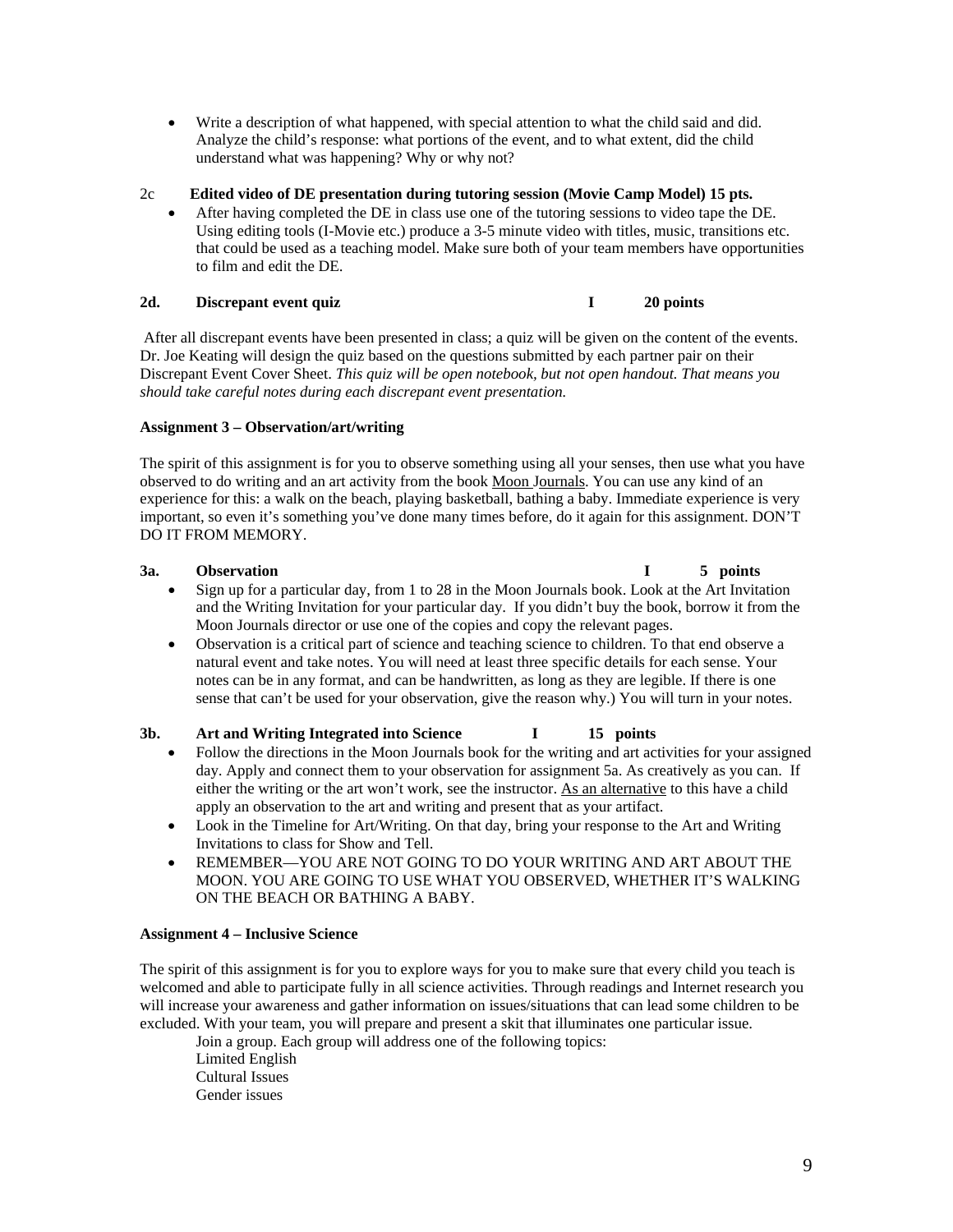Physical disability Cognitive disabilities and emotional disturbances **Other** 

# **4a.** Internet research **I**

10 points

- Find resources on the internet (articles, websites) that are relevant to your group's topic. Make this material available to the other members of your group.
- Choose one website to report on. Consider the following items:
	- 1. Your name
	- 2. Site name and site address
	- 3. Your group's topic Make sure you clarify in your report how the website connects to the topic, such as physical disability.
	- 4. Brief description of the information that the site provided of the site

#### **4b. Team presentation (skit and discussion) T 5 points**

- Within your group, share material gathered on the internet
- Discuss the importance/main points/implications of your reading and research
- Use this as a context to develop a short skit (approximately five minutes followed by a two-three minute question and discussion period) that presents a scenario that:
	- a. Demonstrates a student in a science class having difficulty with the content and/or with a teacher strategy
	- strategy. At least two others should be either shown or discussed. b. Demonstrates a teacher alleviating the difficulty by modeling at least one effective practice or
	- c. At least three references to the readings/research (these references can be shown or discussed)
	- d. Concludes with a discussion facilitated by the group. This discussion should assess the audience's understanding of the issues presented. Your group should develop some questions or other assessment device that can be explained and discussed by the whole group.

Both peers and the instructor on the presentation and discussion, according to these criteria, will evaluate the team:

- Was the scenario interesting (simple props, costumes, charts, sound effects, etc.)?
- Was the dialogue lively?
- Was it humorous, or did it otherwise engage the emotions of the audience?
- Was it memorable? Did the class understand the important concepts, and will the class remember them?

REMEMBER—IT'S BETTER TO SHOW THAN TO DESCRIBE. IT'S BETTER TO DEMONSTRATE THAN TO EXPLAIN.

#### **Assignment #5 Appropriate Teacher Dispositions/Attributes (Pre and Post Evaluations)** 10 pts.

*The Maintenance and Development of Positive Teacher Behaviors in the College of Education Courses*  (Affective Objectives)

# Purpose/Rationale

A variety of practitioner and university research suggests the importance of linking affective objectives to all cognitive objectives in all subject areas (Roberts and Kellough, 2000) and the correspondence of particular teacher personal attributes considered critical to establishing this linkage to excellent teaching and learning (Baldwin, Keating and Bachman, 2003). Krathwohl, Bloom and Masia (1964) developed a useful taxonomy for teachers to use in implementing affective objectives. These are hierarchical from least internalized to most internalized: 1) receiving; 2) responding; 3) valuing; 4) organizing; 5) internalizing. Teachers should be integrating these expectations into their teaching but must also be able to demonstrate the attributes associated with these in their own learning.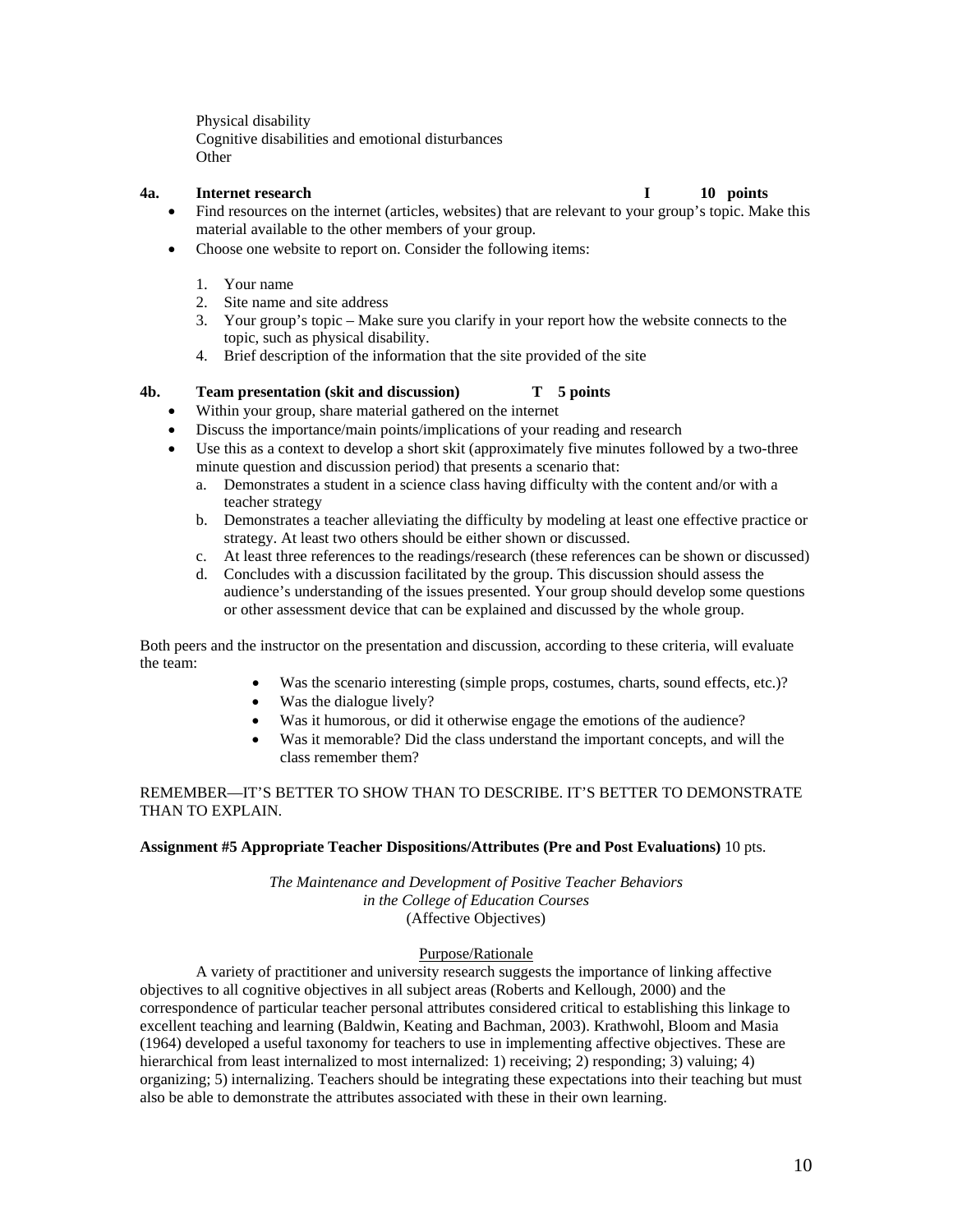In light of this, it is critical for pre-service teachers to be given an overall dispositional model (a range of behavioral expectations) that can be used by them, as future teachers, and that illustrates the importance of and encourages the practice of these attributes. These attributes generally reflect the high expectations of quality teaching such as enthusiasm, positive attitudes, positive interactions and supportive interpersonal relationships within the teaching environment. There is a general consensus within the educational community that these attributes are considered highly desirable professional qualities for teachers (with an obvious range of individual manifestations) that will assist in promoting successful teaching and learning outcomes for both teachers and their K-12 students.

| 5a.<br>Self pre-assessment | 5 points |
|----------------------------|----------|
|----------------------------|----------|

5b. Instructor post-assessment I 5 points (based on improvement)

# **Scoring Criteria**

 (based on completion) and by the instructor at the end of the course and adjusted to reflect a potential maximum score of 5/5. Demonstrated improvement for an individual in any area will be used as a strong Each of these seven "attributes" will be scored on a 5-point rubric with justification by the student consideration in the scoring of these attributes. Peer input and intermediate conferences may assist in formative assessments.

 $5 = \text{Much above}/\text{Excell}$  qualities demonstrated for this attribute as noted with justification (no evidence of sub par examples)

4 = Above average qualities demonstrated for this attribute as noted with justification (few or no sub par examples)

 $3 =$  Average qualities demonstrated for this attribute as noted with justification (some Limitations or examples noted)

2 = Below average qualities demonstrated for this attribute (numerous limitations or examples noted)

1 = Well below average qualities demonstrated for this attribute (serious overall limitations noted in this area)

# **Generally Accepted Attributes of Highly Effective Teachers (as seen in pre-service programs)**

(Roberts and Kellough, 2000; Stone, 2002; McEwan, 2002; Baldwin, Keating and Bachman, 2003; Johnson and Johnson, 1994; COE Mission Statement, 1997)

 The following will be used as a guideline to assess the level of attainment (and progress) in demonstrating these attributes. Score yourself for each attribute based on a 1-5 scale with appropriate justification and examples.

- 1) **General classroom attendance, promptness, and participation:** is on time, respects time boundaries (breaks, etc.), regularly attends class, and actively participates.
- 2) **Attention to classroom discussion protocols** (per Epstein's Five Stage Rocket)**:** respects time limitations, recognizes and respects the perspectives of fellow classmates, gives wait time, listens actively, uses non-interruptive skills, mediates disagreements by working to understand others' perspectives and finding common ground, genuinely encourages all to participate.
- 3) **Social and cooperative skills (as illustrated in cooperative projects)**: assumes responsibility of one's roles, is open to consensus and mediation, effectively communicates ideas, attends group meetings, is dependable, respects others' ideas, expects quality work from self and colleagues, manages time effectively, uses organizational skills and leadership skills, is assertive but not aggressive, uses reflection as a means of evaluation, motivates and offers positive reinforcement to others.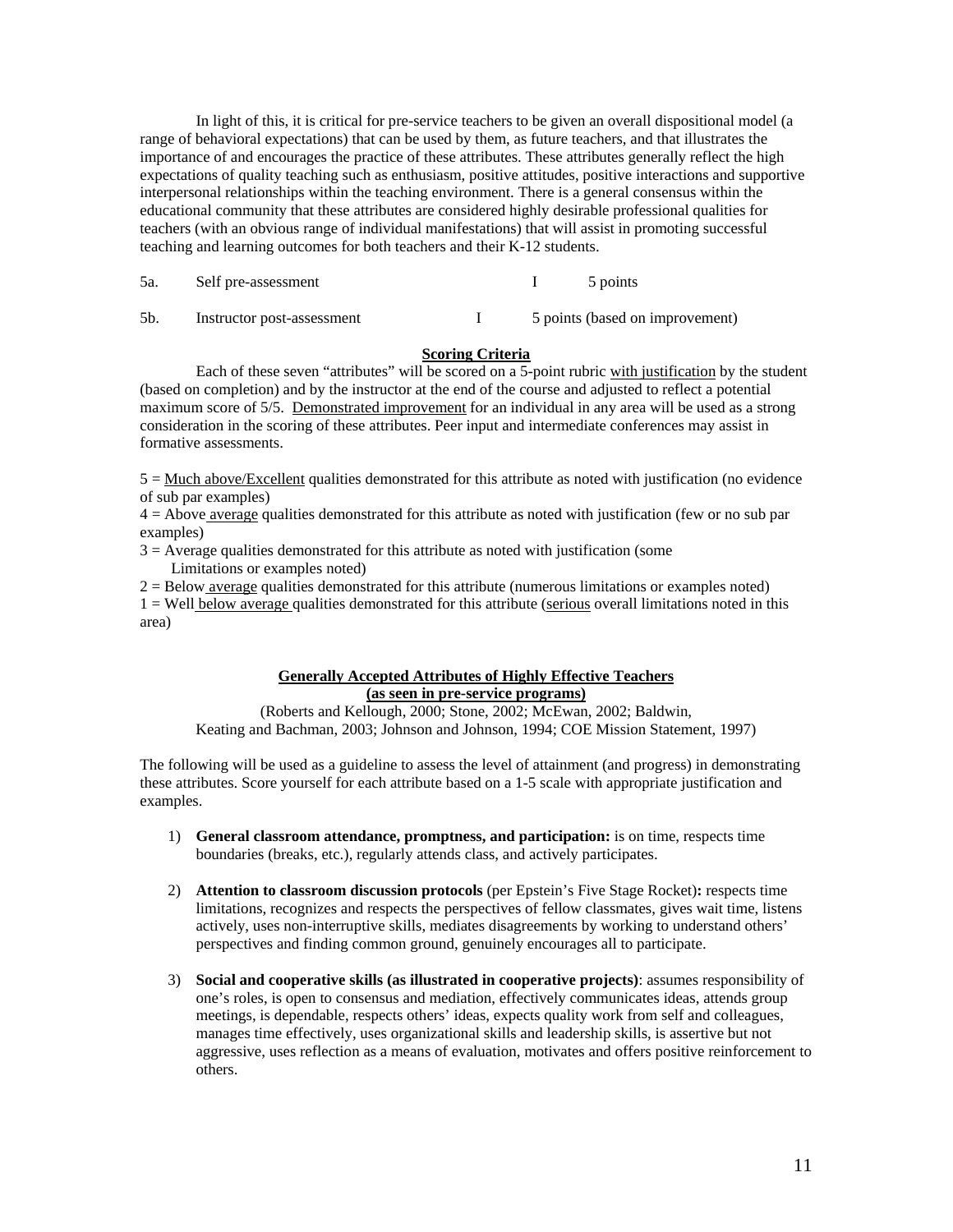- 4) **Attention to assignments:** meets time deadlines, produces quality products, responds cooperatively to constructive criticism, uses rubrics or other stipulated criteria to shape an assignment, prioritizes tasks and performs/supervises several tasks at once.
- 5) **General classroom demeanor:** is professional, creative, kind, sensitive, respectful, has a sense of humor, is supportive of fellow classmates and instructors; recognizes others' perspectives as valid and works to include all "voices" in the classroom; is aware of and responsive to issues and behaviors that might marginalize colleagues in the classroom.
- impair thinking; "bounces" back easily; can work calmly under stress. 6) **Flexibility:** is responsive when reasonable adjustments to the syllabus, curriculum, schedule, and school site assignments become necessary (common to the educational arena); can work through frustrations by problem-solving with others and not letting emotional responses dominate or
- across the curriculum and within discipline areas; takes advantage of learning opportunities and 7) **Openness to and enthusiasm for learning:** can engage with a variety of educational ideas with an open mind and a sense of exploration; demonstrates passion for and metacognition of learning seeks out additional opportunities for learning.

# **(**Map and Compass**) Assignment # 6 Model of Interdisciplinary Science Teaching that incorporates authentic assessment**

 Spirit of the Assignment: Students will learn how to read topographic maps and use a compass to find directions. By doing this activity you will apply elements of geology, mathematics and geography. 10 Pts. (Done in class)

# **Assignment #7 Using Field Trips in Science (WAP Field Trip)**

Spirit of the assignment: by attending this field trip students will understand: 1) general procedures for planning an implementing a field trip in science; 2) how to access and use resources provided by a site prior to going; 3) Pre, during and post lesson plans using a) prepared curricular materials at a field site; or teacher developed and implemented curricular plans

Details of the field trip overview and requirements will be presented in class. (15 pts.)

# **Assignment #8 A-E Inquiry Based Problem Solving/Teaching Model:**

- **A. Open Ended Science Experiments 5pts**
- **B. Odyssey of the Mind: Superlinks 5 pts.)**
- C. Verbal Non-Verbal 5 pts.
- **C. Verbal Non-Verbal 5 pts. D. Invention Convention 10 pts.**
- **E. The use of and Sparks Probe-ware (Application of Health Education Content Standards) 5pts**

A model to solve problems and the scientific method (Learning Cycle) will be utilized in class to apply and overview these five different examples of inquiry based curricular (or extra curriculum) models in science. **(30 pts.)** 

# **Assignment #9 Applying Readings in Science Topics/ Content for K-6 Teachers**

- pedagogy assigned that week from Friedl/Koontz. 1) Each week students will read one of the three or four topic areas (Chapters) of science content and
- 2) They will formulate a graphic organizer and or outline (as a handout and teaching outline) to assist in explaining the major elements of that chapter to their small group.
- 3) They will meet with their group to jigsaw each of the assigned chapters.
- 4) In a general class discussion they will pose any questions or issues related to the topics discussed.
- 5) The Discrepant Events for that class period will attempt to be coordinated with the topics of that day so they representative  $(5 \text{ pts each X } 5 = 25 \text{ pts})$

# **EXTRA CREDIT**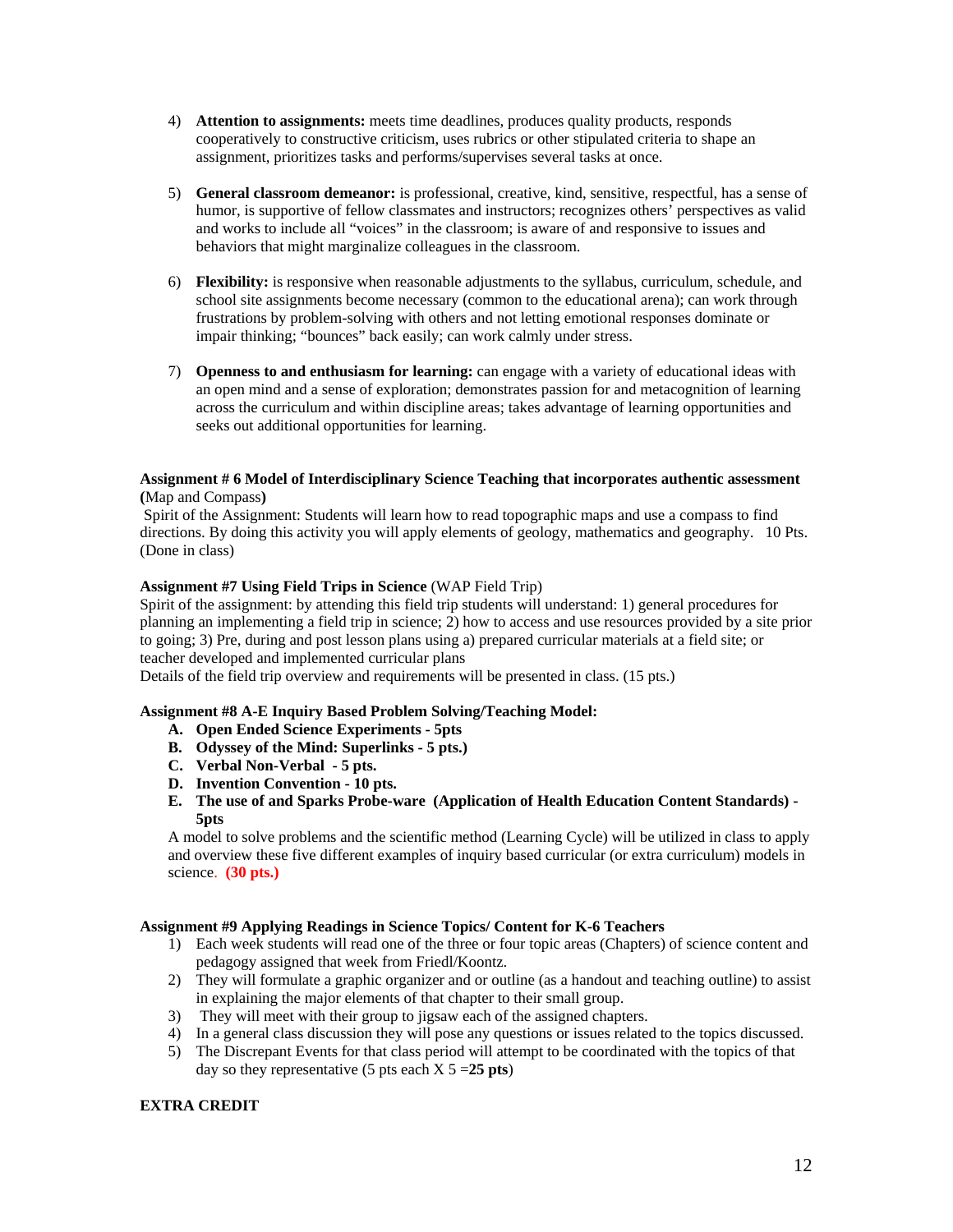All students can gain extra credit for certain in-class and out-of-class activities. *There is a cap of 10 points total that can be applied to your grade. Three are provided below.* 

 paper on each article. Articles must be a relatively current publication date. They can be from Publication. **Read a scientific articles** concerning science or science education and write a one-page reaction scholarly journals, or ERIC, from the Internet, from the newspaper, or from general interest publications. Please make sure to include the Author, Title, Publication Name, and Date of

2 points per article (maximum two articles)

- **Watch a television show or movie** that deals with science or science education and write a onepage reaction paper. (Maximum **two reports (**2 points per report)
- Be a director, according to the list below. 5 points

#### List of Potential Classroom Directors

Director of Directors – Assigns Directorships – keeps list

Classroom note-taker: organizes succinct summary of major ideas of each class and distributes electronically

Discrepant Event Coordinator/Moon Journal Coordinator,/ California Frameworks Coordinator

Technology coordinator—assists with use of smart classroom to facilitate student presentations

Timer …Keeps student presentation on time

Assignment Folder coordinator---collects and hands out grade folders and papers before and after class

Environmental coordinator---makes sure classroom environment is appropriate both before and after class

Name Tag Director – Make sure everybody has a name tag each class

Contact Information Director—Make class list with current contact info including emails

Assignment coordinator—sends out weekly reminders of assignments due and clarification with instructor if needed

Photographer – takes photos of students (for folders) and various class activities. Shows them to class.

Science Education researcher– Find science/science education websites and news articles that are relevant and present to class

Field Trip Coordinator—Helps with arrangements to the WAP

Science Method Text Topic Area

Other (you choose depending on your expertise and needs of the class)

#### **Addendum A Grade Sheet (Please copy and bring to class for folder)**

Gradesheet – EDMS 545, Spring 2010– Keating

Name Name and the Name of the Name of the Name of the Name of the Name of the Name of the Name of the Name of the Name of the Name of the Name of the Name of the Name of the Name of the Name of the Name of the Name of the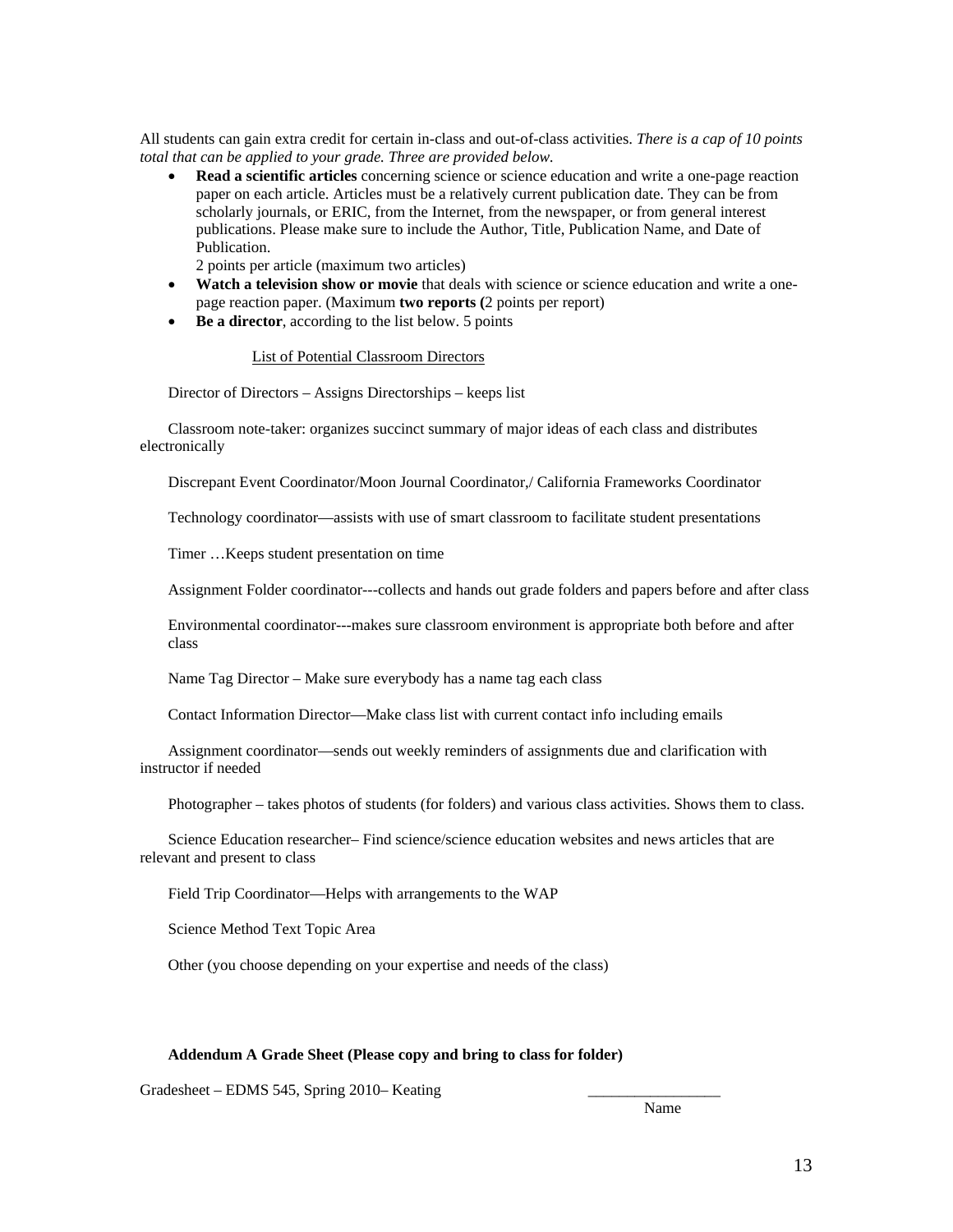# **Attendance:**

| $\#1$               | #5                                                                                          | #9  |             | #13              |                |  |  |
|---------------------|---------------------------------------------------------------------------------------------|-----|-------------|------------------|----------------|--|--|
| #2                  | #6                                                                                          | #10 |             | #14              |                |  |  |
| #3                  | $\#7$                                                                                       | #11 |             | #15              |                |  |  |
| #4                  | #8                                                                                          | #12 |             | #16              |                |  |  |
| <b>Assignments:</b> |                                                                                             |     |             |                  |                |  |  |
| la.                 | Framework Write-up                                                                          |     | $\mathbf I$ | /10              |                |  |  |
| 1 <sub>b</sub>      | Standards Write-up                                                                          |     | $\bf{I}$    | /10              |                |  |  |
| 1c.                 | Framework/Standards Team Presentation                                                       |     | T           | /5               |                |  |  |
| 2a.                 | Discrepant Event Lesson Plan and Presentation                                               |     |             | /15              |                |  |  |
| $2b$ .              | Journal—Doing your discrepant event with a child                                            |     |             | /10              |                |  |  |
| 2c.                 | Edited film of DE (Movie Camp model)                                                        |     | T           | /15              |                |  |  |
| 2d                  | Discrepant Event Quiz - Open notebooks                                                      |     | I           | /20              |                |  |  |
| 3a                  | Observation of natural event                                                                |     | I           | /5               |                |  |  |
| $3b$ .              | (Connected to Moon Journals)<br>Art/Writing (Moon Journals)                                 |     |             |                  |                |  |  |
|                     |                                                                                             |     | I           | /20              |                |  |  |
| 4a.                 | Internet website write-up                                                                   |     | $\bf I$     | /10              |                |  |  |
| 4b.                 | (Connected to Inclusive Science Presentation)<br><b>Inclusive Science Team Presentation</b> |     | T           | /5               |                |  |  |
| 5a                  | Appropriate Disposition - Self pre-assessment                                               |     | I           | /5               |                |  |  |
| 5b.                 | Dispositions - Instructor post-assessment                                                   |     | I           | /5               |                |  |  |
| 6                   | Map and Compass (Inter. Learning)                                                           |     | $\mathbf I$ | /10              |                |  |  |
| 7                   | Using Field Trips in Science (WAP)                                                          |     | T           | /15              |                |  |  |
| $\,8\,$             | Problem Solving (OM/IC/Open ended: Towels/Probeware)                                        |     | I or T      | /25              |                |  |  |
| 9                   | Assigned Reading Topic from Friedl TSC                                                      |     | $\Gamma$    | /30              |                |  |  |
|                     |                                                                                             |     |             | <b>Additions</b> | $/10$ pt (max) |  |  |
|                     |                                                                                             |     | Total       |                  | /215           |  |  |

**Addendum B Evaluation of Discrepant Event Presentation (Copy and bring to class to use with each presentation)**